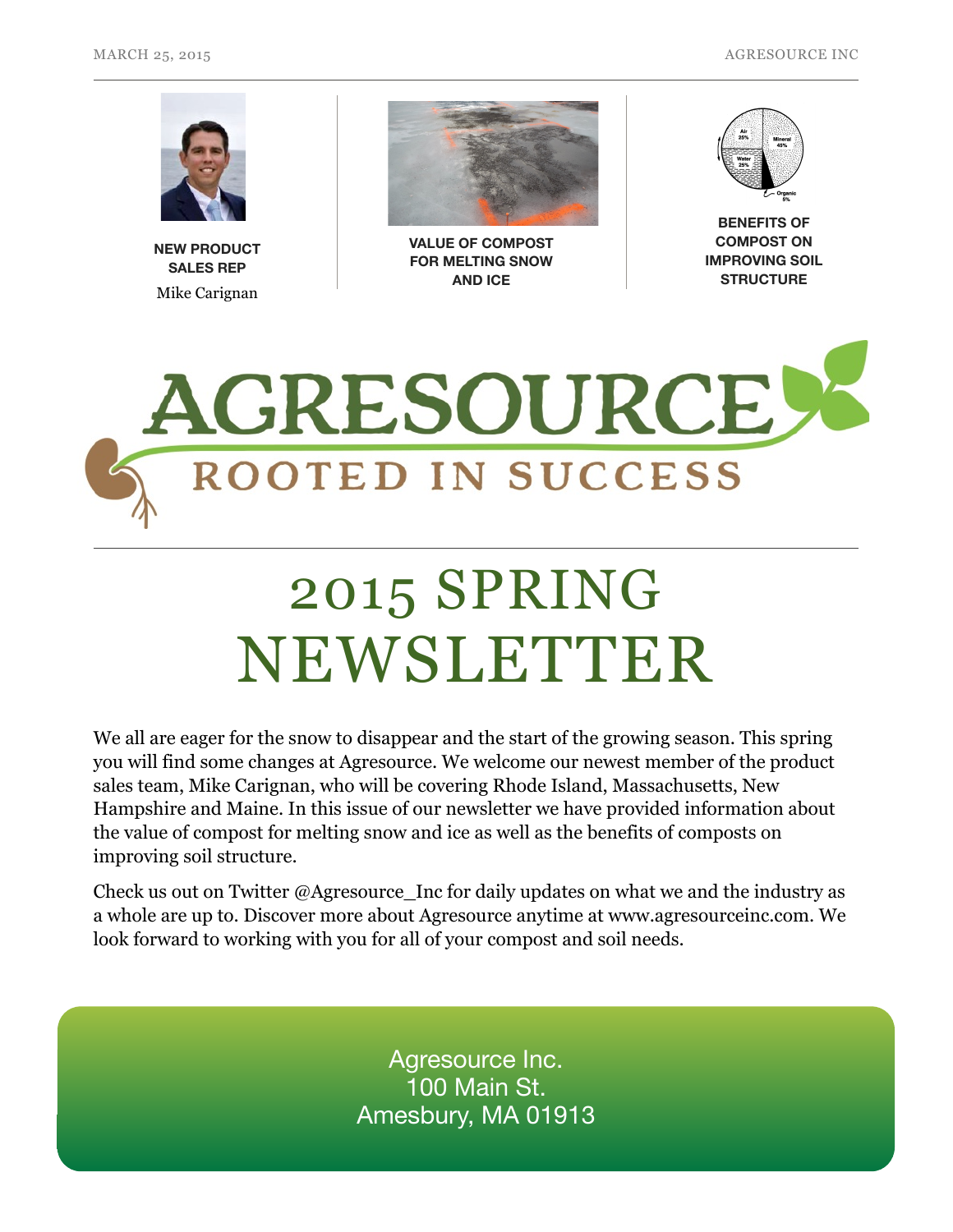## Product Sales Representative - Mike Carignan



Michael A. Carignan has joined the Agresource team this spring. His involvement in the Green Industry comes from his love of sports. As a competing athlete into his college years he knew he wanted to keep sports as a part of his life after the games were done being played. This took Mike into the career path of turfgrass management and 10 years of on course, hands on, high intensity golf course maintenance.

After graduating with a degree in Sport Management from Colby-Sawyer College, Mike completed a certificate program in Turfgrass Management from UMass Amherst and worked the next eight years at The Country Club in Brookline, MA and Shelter Harbor Golf Club in Charlestown, RI both top 100 ranked US golf courses. Mike shifted his career to sales as a

Turfgrass Professional for The Chas C. Hart a Seed Company selling grass seed, fertilizers and various plant protectant products. His interest in turfgrass management prompted him to attend Penn State World Campus and in 2014 he graduated with a Master of Professional Studies degree in Turfgrass Management.

Mike has enjoyed vegetable gardening and growing hops over the past several years and his interest in the larger Green Industry has grown beyond turf management. He will be covering the territory of Rhode Island, Massachusetts, New Hampshire and Maine. You can see Mike at industry gatherings and when he is out on the road servicing his customers. He can be reached at 978-270-9132 or mearignan@agresourceinc.com for site visits, consultations, sample drop off, etc. Feel free to reach out and get to know our newest product sales representative!

## **Capture the Sun**

Mike Carignan

The winter that keeps on coming is going to make for a quick turn around from white to green as fields, golf courses and lawns push to open for spring. With near record snow falls in most of the North East the idea of getting surfaces clear and usable seems far off, but with spring sports and cabin fever the demand for open areas is high. Many products can melt snow, but few are safe to use on our turf sites. We can take advantage of a natural resource and speed up the melting process by using the sun and solar absorption to safely win the battle of the snow and ice.

A recent study by Dr. Kevin W. Frank of Michigan State University, Andrew Hollman, Dr. Brian Horgan, and Sam Bauer of University of Minnesota looked into the melting of ice specifically from putting greens, an environment with turfgrass plants mowed at .125" or lower and highly susceptible to winter injury. This study tested three types of ice melting products. At the Hancock Turfgrass Research Center (HTRC) at Michigan State University the ice melting study was conducted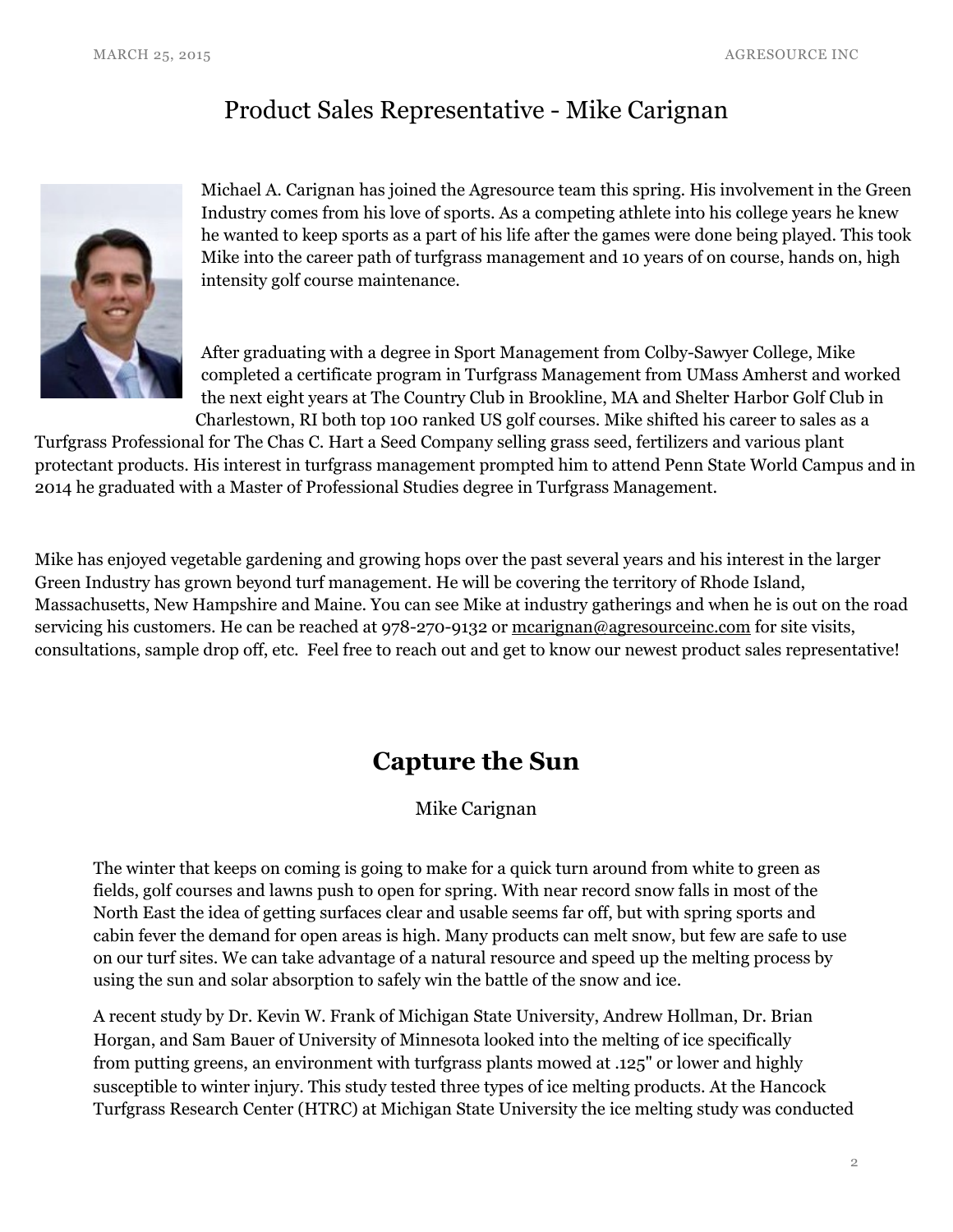using 20 different products. Conditions during the treatment window, which began at approximately 11 am and concluded at 5:30 pm, had temperatures hovering around 25 °F and constant cloud cover.

The 20 product treatments can be broken down into three general categories:

1) Standard Chemcials/Salts including Calcium chloride

2) 'Safer' ice melt products including Enviro Melt (carbonyl diamide/urea), Safe Paws (modified

amide/glycol admixture) and Ammonium sulfate

3) Solar Absorption Products including biosolids fertilizers and Milorganite.

The most visible melting was done with solar absorption products. Even though temperatures were below freezing and persistent cloud cover, the solar absorption treatments were effective at melting the ice surface faster than those chemical applications that would be harmful to our turf. Although the study did not include composts, we can expect that due to the dark color, composts will perform in a similar manner as the biosolids fertilizers.

Besides melting the snow, why would I apply a dark compost now? This spring season will be shorter



and jam packed with more work than we have time for. By applying solar absorption products now you will also leave behind a nutrient rich, soil amendment already in place. The compost application will provide plants with the early season slow release nutrients they need to break dormancy and start a successful year of growth and vigor.

Let's also remember this amount of snow melt will undoubtedly leave behind soft, wet ground that can and will be disturbed by our management

Photo courtesy of MSU Extension Turf Tips and Clippings

processes. Once this protective layer of snow and ice has lifted off the ground we will have no barrier between the softened turf surface and our heavy equipment.

Save time and get a jump on spring. Melt the snow and ice, leave behind a nutrient rich soil amendment and keep directly off the soft turf surface by applying a quality solar absorption compost product today!